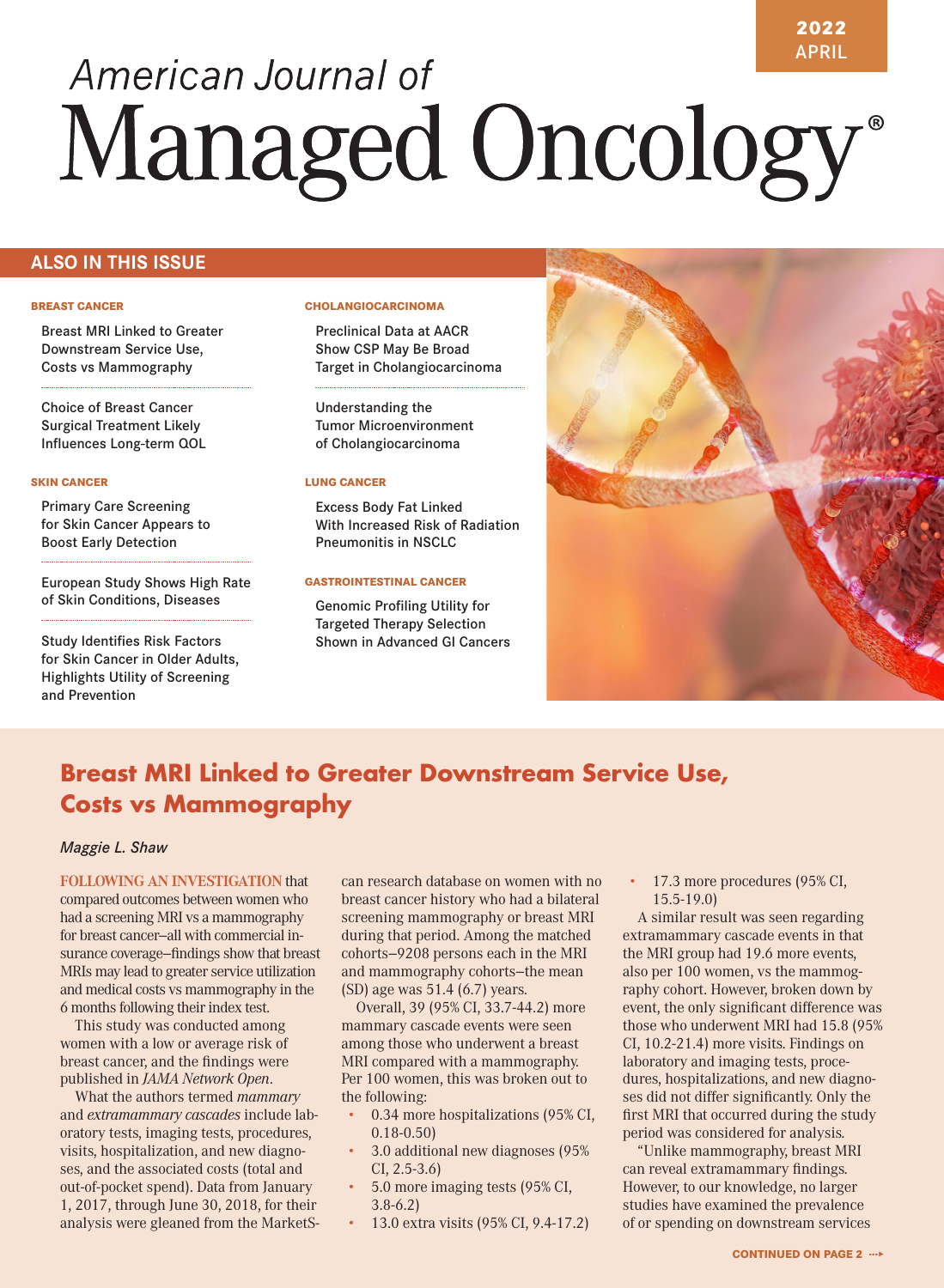that may follow," the authors wrote. "Further, extramammary cascades are rarely considered in breast MRI trials, cost-effectiveness analyses, guidelines, or shared decision-making discussions about breast cancer screening."

When per-person costs were investigated, these were shown to be higher across the board for the participants in the MRI cohort compared with the participants in the mammography cohort:

- \$1404 overall (95% CI, \$1172- \$1636)
- \$564 for total spending (95% CI, \$532-\$596)
- \$305 for mammary services (95% CI, \$297-\$313)
- \$254 for extramammary services (95% CI, \$244-\$263)
- \$42 for extramammary events (95%) CI, \$16-\$69)
- \$31 out of pocket (95% CI, \$6-\$55)

The authors noted that because the use of screening breast MRIs is on the rise, so are concerns about greater use of subsequent and potentially harmful health care services—including follow-up imaging—particularly because breast MRIs "are less specific than mammography for breast pathology," they wrote.

Their findings hold significance because they echo previous research, particularly that on nonmammary cascade events and costs. In addition, even though their spending totals are "modest," the authors noted, extrapolating those amounts to 52.6 million women (based on 2020 US census data) would equate to \$53.4 million in extra costs related to mammary cascades and \$4 million more related to extramammary cascades. They also highlight potential harms from overdiagnosis and overtreatment of breast cancer and point out that "repeated exposure to gadolinium contrast is another concern that is not well understood."

"The additional testing and related insurer and out-of-pocket spending has important implications for understanding the benefits and harms of MRI screening at the population level and for assisting women in shared decision-making about MRI screening," the authors concluded. "Our findings underscore the importance of avoiding screening breast MRI in low or average-risk women for whom potential harms from screening outweigh potential benefits."

#### **REFERENCE**

1. Ganguli I, Keating NL, Thakore N, Lii J, Raza S, Pace LE. Downstream mammary and extramammary cascade services and spending following screening breast magnetic resonance imaging vs mammography among commercially insured women. *JAMA Netw Open*. Published online April 13, 2022. doi:10.1001/jamanetworkopen.2022.7234

# **Choice of Breast Cancer Surgical Treatment Likely Influences Long-term QOL**

### *Maggie L. Shaw*

**THE CHOICE TO** have breast-conserving surgery and adjuvant radiation therapy (RT) led to superior outcomes with regard to psychosocial and sexual well-being vs choosing mastectomy and reconstruction without RT among a group of women with a diagnosis of stage 0 to II breast cancer, reports a study published in *JAMA Surgery* today.

Findings also bear out, however, that breast satisfaction and physical well-being were equivalent among the patient cohorts in the comparative effectiveness research study that utilized data from the Texas Cancer Registry by a team from the University of Texas MD Anderson Cancer Center and University of Michigan.

"With rates of mastectomy and reconstruction for early-stage breast cancer increasing substantially in the United States, with associated increased costs and complication burden," the investigators wrote, "the need for patient-centered evidence to support the decision for breast-conserving surgery with RT vs mastectomy and reconstruction without RT has become increasingly pressing."

With their primary objective being to evaluate QOL after surgical treatment choice—for surgery that took place between 2006 and 2008—data were analyzed from March 2017 to April 2018 for surveys distributed between August 1, 2018, and October 15, 2021. There was an overall 40% response rate ( $n =$ 647 patients), most of whom (55%) had undergone breast-conserving surgery. Further, from this group, 85.2% stated they either had breast-conserving surgery and RT ( $n = 315$ ) or mastectomy and reconstruction but no RT ( $n = 236$ ).

Associations were tested via multivariable linear regression, and BREAST-Q evaluated breast satisfaction (primary outcome) and physical, psychosocial, and sexual well-being (secondary outcomes. The EuroQol Health-Related Quality of Life 5-Dimension, 3-Level gauged health utility, also a secondary outcome, as was local therapy decisional regret that was measured via the Decisional Regret Scale. Higher summary scores indicated better QOL.

The median patient age was 53 (range, 23-85) years, and diagnosis occurred a median of 10.3 (range, 8.4-12.5) years prior. More than half (60.7%) self-identified as racial and ethnic minorities.

Using breast-conserving surgery plus RT as the referent, the study authors did not find significant differences in breast satisfaction, physical well-being, health utility, or decisional regret among the study cohorts:

- Breast satisfaction: effect size, 2.71 (95% CI, –2.45 to 7.88; *P* = .30)
- Physical well-being: effect size,  $-1.80$  (95% CI,  $-5.65$  to 2.05;  $P = .36$ )
- Health utility: effect size,  $-0.003$  (95% CI,  $-0.03$  to 0.03;  $P = .83$ )
- Decisional regret: effect size, 1.32 (95% CI,  $-3.77$  to 6.40;  $P = .61$ )

In stark contrast, a negative correlation was seen when study participants chose mastectomy and reconstruction without RT compared with breast-conserving surgery and RT for psychosocial and sexual well-being:

- Psychosocial well-being: effect size, –8.61 (95% CI, –13.26 to –3.95; *P* < .001)
- Sexual well-being: effect size, –10.68 (95% CI, –16.60 to –4.76; *P* < .001)

Additional survey findings show the following:

- Breast construction was primarily through implants (54.3%), followed by abdominal (23.7%), latissimus (4.8%), or unknown (17.2%)
- Mastectomy and reconstruction was more common among White, Hispanic, and Black patients (*P* < .001)
- Breast-conserving surgery was more common among Asian Americans/ Pacific Islanders (*P* < .001)
- Mastectomy and reconstruction was more common among patients with a body mass index (BMI) of 30 or higher or 25.0 to 29.9
- Breast-conserving surgery was more common among patients with a BMI of 12.5 to 24.9
- Younger age, node-positive status, larger tumor size, bilateral breast cancer, chemotherapy, and higher incomes had positive correlations with mastectomy and reconstruction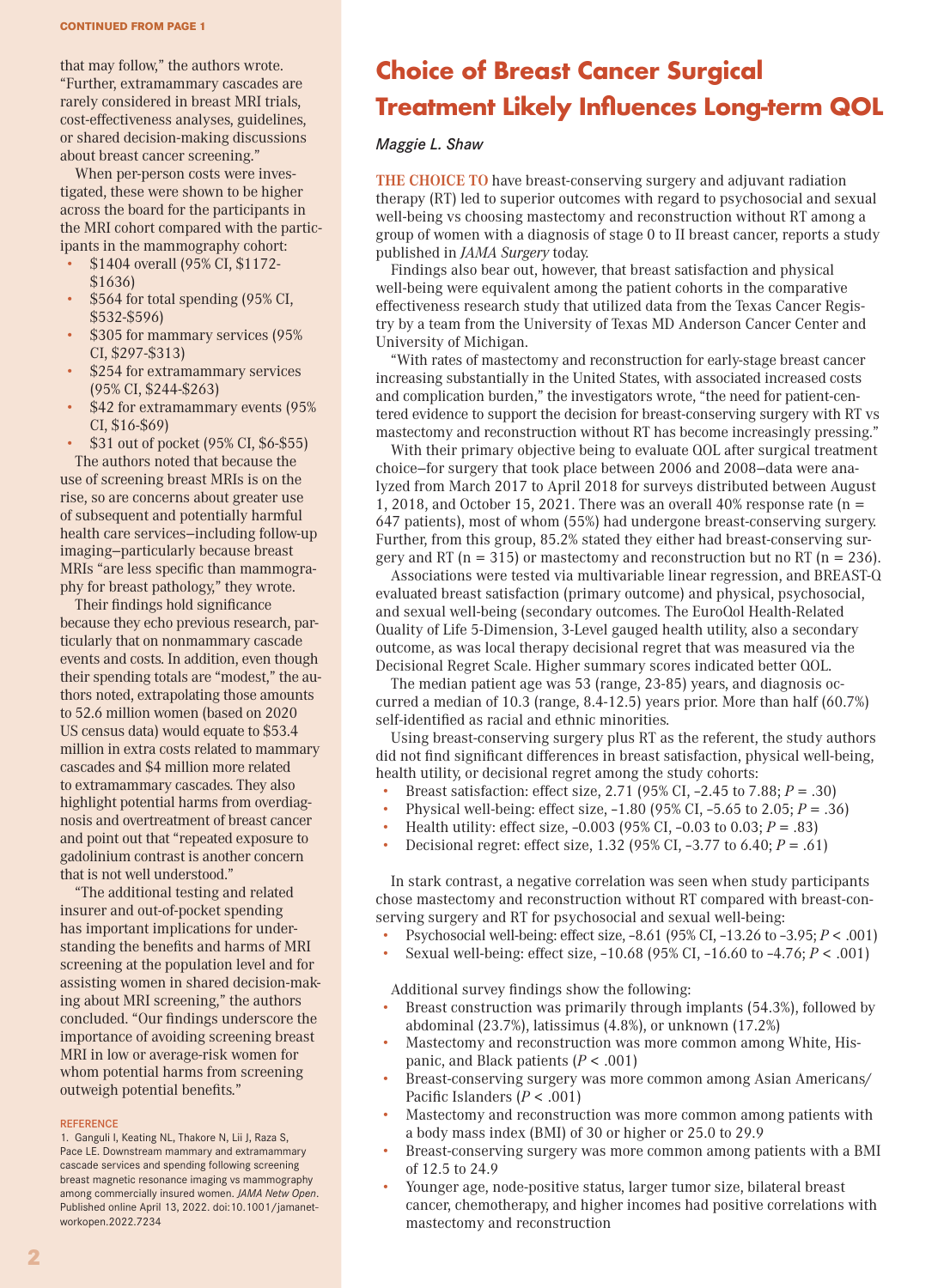- American Indian/Alaska Native patients were shown to have the worst breast satisfaction
- There were excess total costs of \$22,481 and complication-related costs of \$9017 following mastectomy and reconstruction without RT

The study authors emphasize that their findings echo previous research showing similar 10-year outcomes

among breast-conserving surgery with RT and after mastectomy and reconstruction without RT for breast satisfaction and physical well-being.

However, they also point to persistent opportunities for long-term QOL equity in the breast cancer space, and that more work is needed "to understand the barriers to quality cancer care experienced by Indigenous people to develop mitigation strategies."

#### **REFERENCE**

1. Hanson SE, Lei X, Roubaud MD, et al. Long-term quality of life in patients with breast cancer after breast conservation vs mastectomy and reconstruction. *JAMA Surg.* Published online April 13, 2022. doi:10.1001/ jamasurg.2022.0631



"...the need for patient-centered evidence to support the decision for breast-conserving surgery with RT vs mastectomy and reconstruction without RT has become increasingly pressing."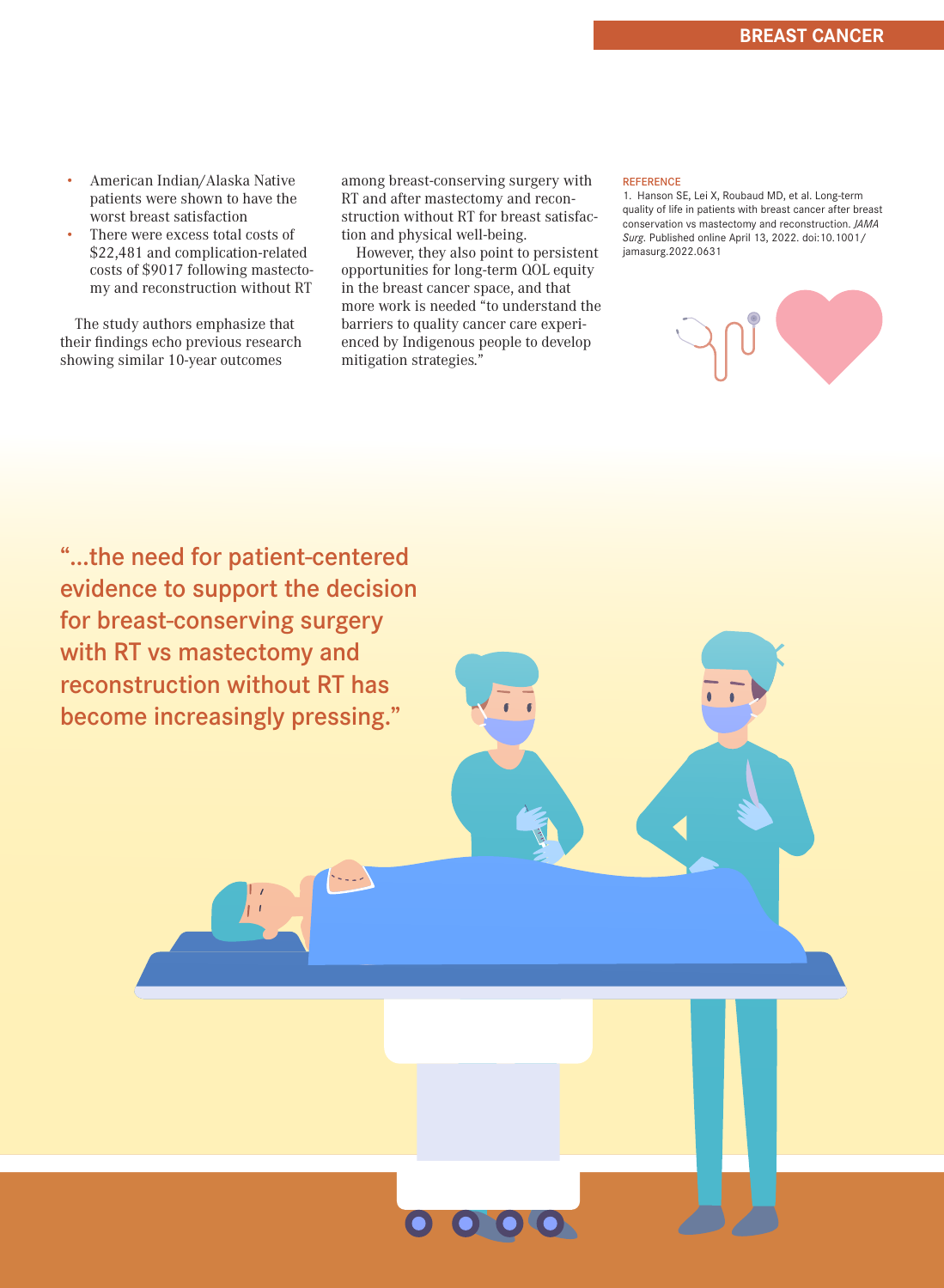# **Primary Care Screening for Skin Cancer Appears to Boost Early Detection**

### *Jared Kaltwasser*

**PATIENTS OVER THE** age of 35 who were screened for melanoma during primary care visits were more likely to receive an in situ or a thin invasive melanoma diagnosis compared with patients who were not offered a routine screening in a primary care setting, according to a new study published in *JAMA Dermatology*.

These findings suggest that implementation of primary care–based screening can help physicians catch skin cancer earlier, potentially leading to better outcomes.

The authors explained that skin cancer can be diagnosed with a simple naked-eye examination, and early diagnosis is one of the best predictors of outcomes. However, they wrote that there have been no randomized clinical trials to gauge the impact of melanoma screening in a primary care setting.

Five-year data were examined from a quality improvement program at the University of Pittsburgh Medical Center that was launched in 2014 with the goal of boosting rates of screenings during primary care visits. Under the voluntary program, physicians were encouraged to offer full skin examinations annually to patients over the age of 35 who

visited the health system's clinics for routine care. The program immediately yielded higher rates of melanoma detection and a decrease in the median thickness of invasive melanoma

However, after 1 year, there was no significant difference in the incidence of melanoma thicker than 1 mm between screened and unscreened patients.

Overall, about 600,000 patients in the data set were eligible for screening, and about one-fourth (24.3%) received at least 1 screening. Patients who were screened tended to be older; women and White patients were also more likely to be screened.

In terms of outcomes, patients who were screened had a higher likelihood of receiving an in situ or thin invasive melanoma diagnosis vs those who did not receive the screenings. In situ incidence was 30.4 vs 14.4 cases per 100,000 person-years and thin invasive melanoma was 24.5 vs 16.1 cases per 100,000 person-years. Those findings were adjusted for age, sex, and race. Thin invasive melanomas were defined as having a thickness of less than 1 mm. Patients who were screened were also more likely to get an in situ

or thin-invasive interval melanoma diagnosis.

Rates of melanoma thicker than 4 mm were higher in unscreened patients, at 3.3 vs 2.7 cases per 100,000 person-years for all melanomas and 2.7 vs 1.5 cases per 100,000 person-years for interval melanomas. The authors said the overall difference in the incidence of thick melanomas did not reach statistical significance. However, they did add thaty the study design will allow them to follow these same patients over a longer period of time.

"Longer follow-up is needed to fully determine the association of screening with outcomes such as the incidence of thick melanoma, treatment cost and morbidity, distant metastasis, and death," they wrote.

In addition, they said longer follow-up will make it easier to understand the cost-benefit ratio of this type of proactive screening.

#### **REFERENCE**

1. Matsumoto M, Wack S, Weinstock MA, et al. Fiveyear outcomes of a melanoma screening initiative in a large health care system. *JAMA Dermatol*. Published online April 6, 2022. doi:10.1001/jamadermatol.2022.0253

# **Study Identifies Risk Factors for Skin Cancer in Older Adults, Highlights Utility of Screening and Prevention**

### *Rose McNulty*

**SKIN CANCER IS** increasingly common, and certain risk factors such as skin type and sun exposure are already known to increase the odds of skin cancer development. But research is lacking when it comes to skin cancer risk in older populations, according to a recent study that aimed to provide insight into risk factors in a cohort aged between 70 and 93 years.

The study, published in *BMC Geriatrics*, explored associations between new skin cancers and history of previous skin cancer, sex, age, skin type, history of outdoor work, and socioeconomic status (SES). The potential clinical utility of regular total-body skin examination (TBSE) for earlier detection and prevention in

these older patients was also assessed.

The retrospective cross-sectional study included data from 552 participants (346 women and 206 men) who were parents of children in the Northern Finland Birth Cohort 1966 (NFBC1966)

study. The NFBC1966 is an epidemiological and longitudinal research project that identified all pregnant women expected to deliver in 1966 in the Oulu and Lapland provinces in Finland, then followed them and their children.

In 2018, authors of the current study sent health questionnaires to 12,027 people who were part of the parents' cohort in the NFBC1966. Of 5158 who answered, 1256 were invited to take part in a clinical examination, 684 agreed, and 552 were part of the final analysis population who received a TBSE. Data from registries and patient self-reporting were also used to determine risk factors for lifelong skin cancer versus first-time skin cancer in the cohort.

Based on the TBSE, 25.5% of patients had either skin cancer or a precursor to skin cancer. Men were more likely to have skin cancer or its precursors than women (34.5% vs. 20.2%, respectively), and patients diagnosed with skin cancer in the current study were more likely to have a history of it compared with those who had no current skin cancers (46.2% vs. 20.2%, respectively). Patients with past skin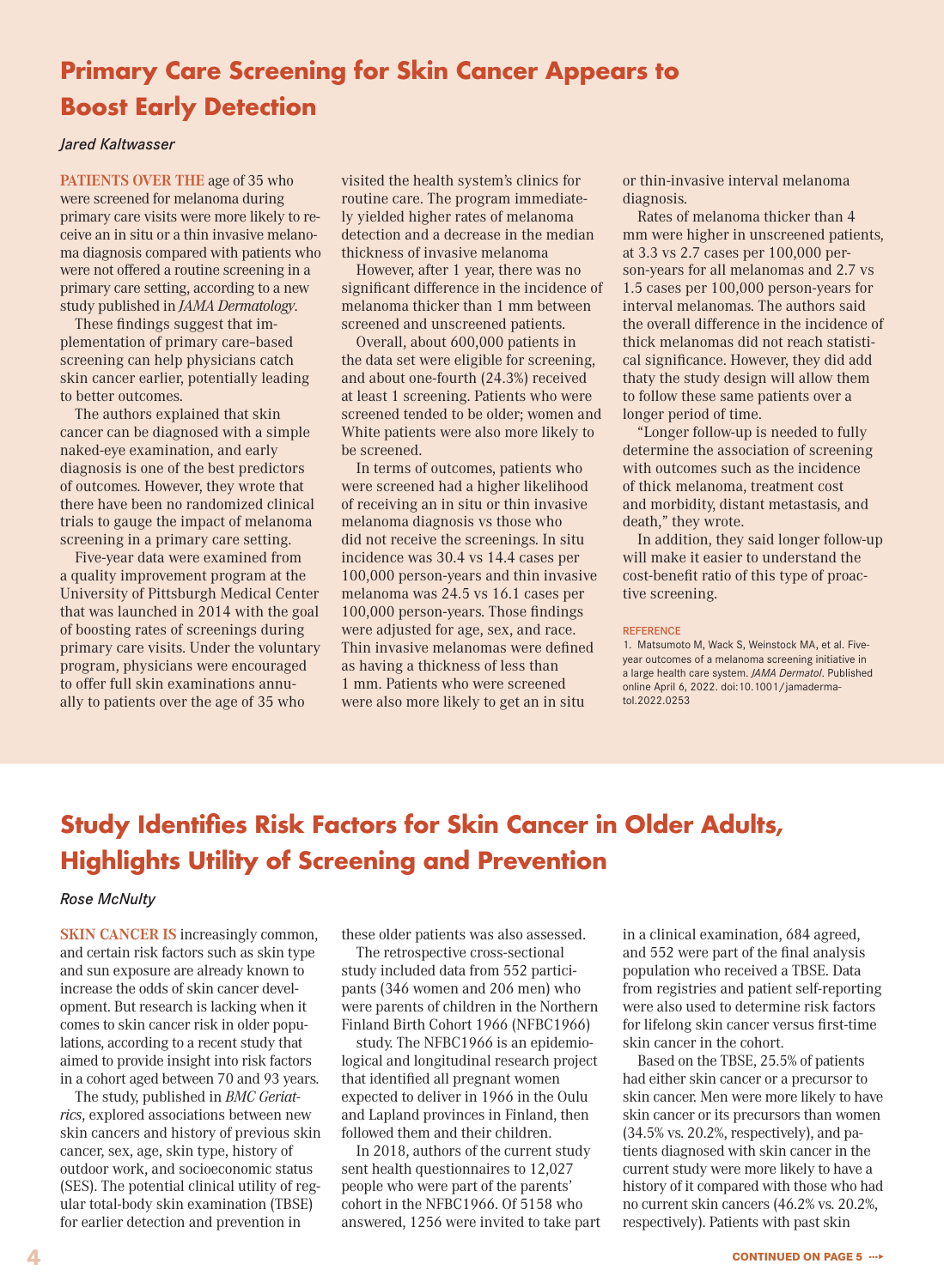cancer diagnoses were more than twice as likely to have skin cancer later in life (odds ratio [OR], 2.56; 95% CI, 1.43-4.55).

Advanced age and SES were both associated with lifelong skin cancer ([OR, 1.05; 95% CI, 1.01-1.11] and [OR, 1.70; 95% CI, 1.00-2.95], respectively). Working outdoors was also associated with lifelong skin cancer in this cohort (OR, 1.92; 95% CI, 1.10-3.37). Fitzpatrick's skin type was used to gauge associations between skin type and cancer occurrence, but no association was found in this cohort despite skin type being a well-known factor in skin cancer risk. This may be due to a lack of variability in skin types in the cohort, the authors noted.

In patients whose TBSE revealed a first skin cancer occurrence, more men than women had first-time skin cancer (27.8% vs. 15.4%). Working outdoors was also a risk factor (OR, 2.31; 95% CI, 1.16- 4.52) in the first skin cancer cohort.

Overall, the findings suggest that in older patients, previous skin cancer is a significant risk factor for new instances of skin cancer, as are male sex, advanced age, higher SES, and working outdoors. Men and participants who worked outdoors showed higher rates of initial cancer incidence at the time of the TSBE.

"In line with previous studies, we found that older age was associated with a greater risk of skin cancer. Even though best practices are yet to be determined for skin cancer screening, many studies have highlighted the importance of TBSE in older persons," the authors wrote.

They also noted that skin cancer treatment costs are highest in late-onset disease, and patients diagnosed later have poorer survival rates.

"Physicians treating older persons are encouraged to perform a skin examination to detect skin cancers and their precursors," the authors wrote.

"Previous history of skin cancer — which is easy to elicit from the patient — can act as a clue to the patient being at higher risk of new skin cancers. Because we found that skin cancer and precursors particularly affected men, we especially call for caution when treating older men," they concluded.

#### **REFERENCE**

1. Sinikumpu S, Jokelainen J, Keinänen-Kiukaanniemi S, Huilaja L. Skin cancers and their risk factors in older persons: a population-based study. *BMC Geriatr*. Published online April 1, 2022. doi:10.1186/s12877- 022-02964-1

# **European Study Shows High Rate of Skin Conditions, Diseases**

### *Jaime Rosenberg*

**RESEARCHERS HAVE FOUND** a high rate of skin conditions and diseases amongst Europeans, publishing their findings to increase awareness of their respective prevalence.

Across 27 countries, the researchers collected data from over 40,000 patients, finding that 43% of patients had at least 1 dermatological condition or disease within the last 12 months. The researchers noted that, to their knowledge, their findings account for the largest epidemiological population-based study of its kind.

"The knowledge of the prevalence and incidence of diseases is crucial to designing appropriate health care services," described the researchers. "In particular, the estimation of the prevalence of a chronic condition allows one to evaluate its burden on the health and social care system at a particular point in time. Adequately addressing the prevalence of skin diseases, their impact on patients' quality of life, and their economic burden is of primary importance in planning health policies," they noted.

When including patients who had a mole check or cancer screening, the proportion of patients with at least 1 dermatological condition or disease increased to 47%. Both non-melanoma and melanoma skin cancers were among the top 12 skin diseases reported in the study.

Non-melanoma skin cancers occurred among 1.1% of patients, with an estimated prevalence of 1110 per 100,000 persons, and melanoma skin cancer occurred among 0.6% of patients, with an estimated prevalence of 600 per 100,000 persons.

"Data concerning skin cancer are probably biased for various reasons. For example, in our study a high prevalence of melanoma was reported, probably due to the fact that people may confuse the diagnosis of mel-

anoma and the presence of nevi," explained the researchers. "On the other side, the overall prevalence of skin cancer in our study was low. It is possible that the patient is not always aware that, eg, basal cell carcinoma is a type of skin cancer. Then, probably, people do not always consult a dermatologist for skin cancer, since its manifestations are not generally as impairing as other skin conditions."

According to the researchers, there was a higher prevalence of skin cancers reported among young adults, which they say is likely due to a growing awareness of skin cancer prevention measures among the age group. Non-melanoma skin cancers were reported in 1.3% of patients aged between 18-25 years compared with 1% of patients aged between 26-54 years and 1.1% of patients aged 55 years and older. Melanoma skin cancers were reported in 0.9% of patients aged between 18-25 years compared with 0.6% of patients aged between 26-54 years and 0.5% among patients aged 55 years and older.

Compared with older adults, younger adults

were also more likely to have acne and sexually transmitted infections (STIs).

Fungal skin infections were the most commonly reported condition (8.9%), followed by acne (5.4%), atopic dermatitis or eczema (5.5%), and psoriasis (3.9%). While alopecia, acne, eczema, and rosacea were more common among the women included in the study, psoriasis and STIs were more common among the men.

#### REFERENCE

<sup>1.</sup> Richard MA, Paul C, Nijsten T, et al. Prevalence of most common skin diseases in Europe: a population-based study. *J Eur Acad Dermatol Venereol*. Published online March 11, 2022. doi:10.1111/jdv.18050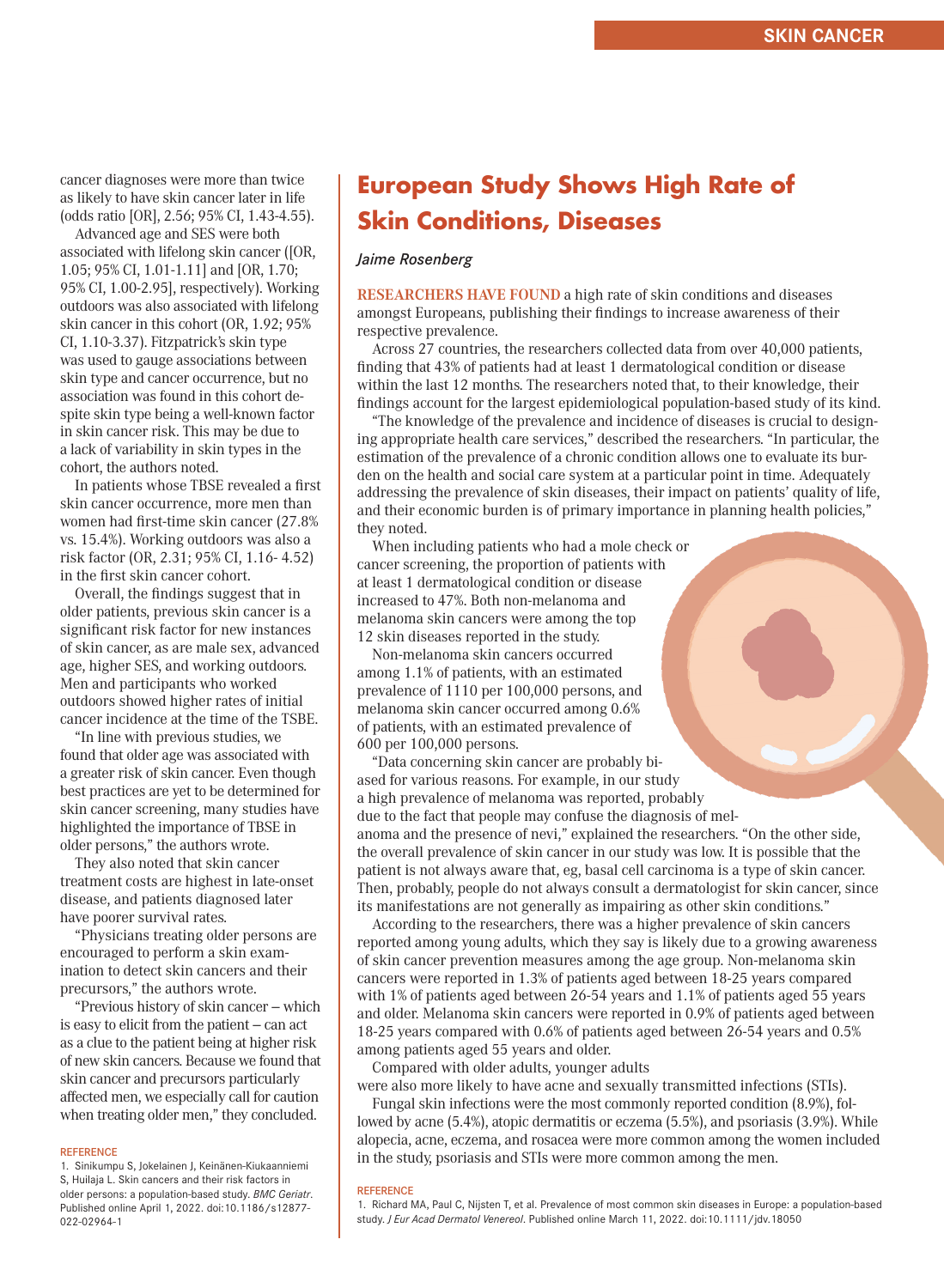# **Preclinical Data at AACR Show CSP May Be Broad Target in Cholangiocarcinoma**

## *Mary Caffrey*

### **PRECLINICAL DATA PRESENTED**

Tuesday at the American Association of Cancer Research (AACR) suggest an investigational therapy may be broadly effective in cholangiocarcinoma, a rare and deadly cancer that forms in the bile ducts.

Cholangiocarcinoma, which has several forms, can only be cured by surgery, which is not always possible; even then, cancer recurrence is the norm. The 5-year survival rate is below 20%. Recent advances include approval of targeted therapies, including FGFR2 and IDH1 inhibitors. Experts in the field encourage genomic testing to search for biomarkers, so patients might be enrolled in a clinical trial studying new treatments.

However, researchers from ZielBio in Charlottesville, Virginia, presented data they say show the possibility of a more broadly effective treatment. They presented results for ZB131, a first-in-class humanized monoclonal antibody that would target cancer-specific plectin (CSP), a protein that promotes tumor grown that is expressed exclusively on the cell surface.

"These findings further confirm that ZB131, currently in Phase 1 clinical trials, presents an exciting possibility for the treatment of CCA and other CSP-positive cancers," Kimberly Kelly, PhD, CEO of ZielBio, said in a statement. "ZB131 has shown strong antitumor activity in vitro and in mouse models. Additionally, it has demonstrated an excellent safety profile with no toxicities identified in GLP-enabling toxicology studies in non-human primates."

In their AACR abstract, study authors state that, unlike many biomarkers seen in cholangiocarcinoma, CSP presence was widespread in experiments with mice who were implanted with cancer cells. Using immunohistochemistry staining, investigators determined that intrahepatic cholangiocarcinoma was 92% positive for membranous plectin, while extrahepatic cholangiocarcinoma was 86% positive. This suggests that anti-CSP therapy, such as ZB131, "could be broadly effective" against cholangiocarcinoma, the investigators wrote.

In cholangiocarcinoma cell lines in vitro, the experimental therapy "arrests the cell cycle, inhibits cell migration, and triggers intracellular [reactive oxygen species] accumulation." In the mouse model, the therapy suppressed tumor growth in 83% of

the mice and caused regression in the remaining 17%.

Earlier data showed that CSP's possible role in chemoresistance might make ZB131 effective with gemcitabine, which is currently used to treat cholangiocarcinoma. The investigators treated CSP-positive cells with combinations of gemcitabine plus ZB131 in vitro and found "pockets of synergy or additivity."

According to the abstract, this combination produced 91% suppression in tumor growth compared with 74% when gemcitabine was used alone at day 32.

"Collectively, our results suggest that ZB131 renders [cholangiocarcinoma] tumors more chemosensitive and enhances the antitumor effects of gemcitabine," the investigators wrote. Compared with current standard of care, "ZB131 showed remarkably low toxicity," most likely because the antibody bypasses noncancerous cells.

#### **REFERENCE**

# **Understanding the Tumor Microenvironment of Cholangiocarcinoma**

### *Mary Caffrey*

**INVESTIGATORS AT** Johns Hopkins University have published what they call the first "atlas" of the tumor microenvironment of cholangiocarcinoma, mapping out what they say is not 1 disease but 3, each with distinct immune signatures. The authors say their work will not only inform future clinical trials of immunotherapy for this type of cancer, but that it also shows why future studies must account for how drugs behave in each subgroup: intrahepatic (ICC), hilar (HC), and distal (DCC).

For this analysis, the investigators began with 104 surgically resected

cholangiocarcinomas, which had not been treated. Of these, 44 were ICC, 20 were HC, and 40 were DCC. They performed multiplex immunohistochemistry with a pair of 15-marker immune panels and Nanostring assays, for an analysis that they wrote, "created a broad atlas of tumor-infiltrating immune cells," which is now "the largest resource of its kind for the research community of cholangiocarcinoma."

The research involved evaluating the prognostic value of the major immune subtypes, and examining their association with overall survival

(OS). Across all 3 types of cholangiocarcinoma, higher densities of CD8+ T cells are associated with better survival—but long-term survival is not uniform. Among patients with ICC whose tumors had higher densities of CD8+ T cells, 75% had survival of more than 3 years following resection, while patients with DCC with higher densities of CD8+ T cells had a longterm survival rate of just 40%.

The analysis of the effect of density of CD4+ T cells revealed differences by subtype of cholangiocarcinoma. In ICC, there was "no significant difference" between tumors with higher

<sup>1.</sup> Perez SM, Burton R, Krawitz D, et al. First in class drug ZB131 shows efficacy in cholangiocarcinoma models. Presented at: American Association of Cancer Research annual meeting; April 8-13, 2022; New Orleans, Louisiana. Abstract 3591. https:// www.abstractsonline.com/pp8/#!/10517/presentation/11995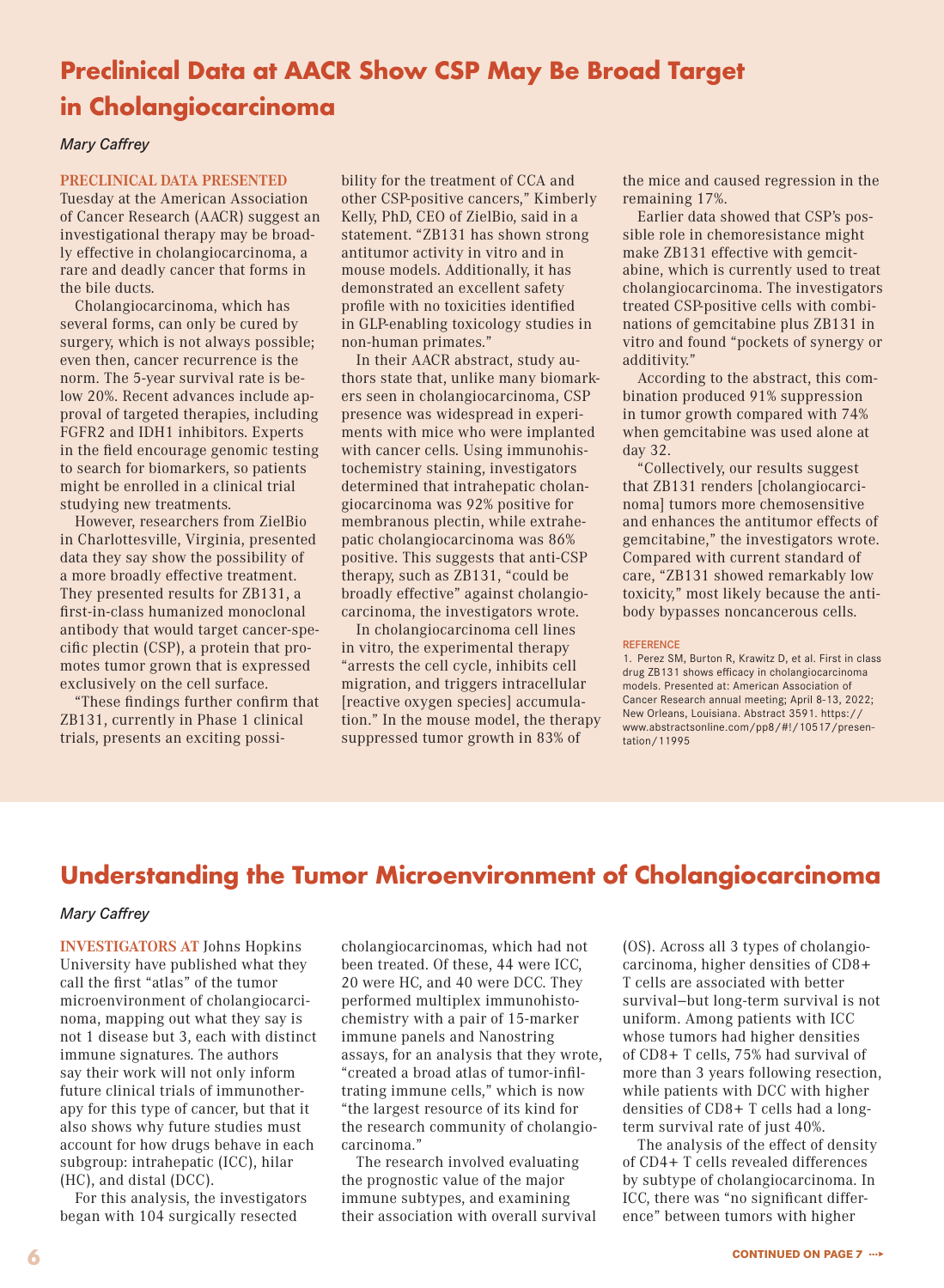and lower densities of these cells, but in DCC, higher density of CD4+ T cells was linked to significantly poorer OS; there was a trend toward poor OS that did not reach significance in HC.

The role of PD-1. Investigators were interested in the prognostic value of programmed cell death-1 (PD-1) and programmed cell death ligand-1 (PD-L1), of course. Across the 3 cholangiocarcinoma subtypes, OS of more than 3 years was associated with lower percentages of PD-1+ cells among the CD8+ T cells than those with OS of less than 3 years. "This confirmed that PD-1 is a factor for poor prognosis in ICC and DCC," the authors wrote. But it wasn't so simple.

When CD8+ T cells are divided into groups, PD-1+EOMES+ and PD-1+EOMES−, the researchers found that neither of these subtypes was associated with OS in any type of cholangiocarcinoma. Only when they looked at higher-density CD8+ T cells with PD-1−EOMES+ did they find a significant association with better OS in DCC, "likely because CD8+ T cells in general are associated with better OS in DCC."

"Therefore, PD-1 and EOMES represent 2 independent exhaustion pathways in all 3 types of cholangiocarcinoma," they wrote.

As for PD-L1, it is largely expressed in myeloid cells in the tumor microenvironment in the 3 cholangiocarcinoma types; among myeloid cells, PD-L1+ neutrophils are most abundant—but only a small share of neutrophils are PD-L1+. Among the myeloid subtypes examined, TAMs appear to have the highest percentages of cells expressing PD-L1, but neither TAM nor PD-L1 are sufficient markers. The investigators examined the prognostic value of macrophases, M1 and M2, and found these are associated with good prognosis in DCC and some groups of ICC.

Returning to the multiplex immunohistochemistry method, they looked at the prognostic value of various macrophage, TAM, and PD-L1 combinations. Their work, they wrote, "demonstrates the superiority and necessity of using multiple biomarkers to distinguish cholangiocarcinoma patients with different prognoses."

Finally, the authors found that the relationship between immunosuppressive cells and effector T cells in HC and DCC has important implications for treatment, in that the tumor microenvironment would likely need

to be primed, perhaps with vaccine therapy, for a treatment strategy to be effective. They pointed to the example of a current clinical trial involving durvalumab with a CSF-1R inhibitor following chemotherapy or radioembolization for patients with ICC.

"This study suggests the importance of targeting immunosuppressive cells in all types of cholangiocarcinoma and priming the [tumor microenvironment] with effector T cells as a combination immunotherapy strategy for distal cholangiocarcinoma and hilar cholangiocarcinoma," they concluded.

#### **REFERENCE**

1. Xia T, Li K, Niu N, et al. Immune cell atlas of cholangiocarcinomas reveals distinct tumor microenvironments and associated prognoses. J Hematol Oncol. Oublished online March 28, 2022. doi:10.1186/ s13045-022-01253-z

# **LUNG CANCER**

# **Excess Body Fat Linked With Increased Risk of Radiation Pneumonitis in NSCLC**

### *Gianna Melillo*

**RESEARCH PUBLISHED IN** *Cancer Diagnosis & Prognosis* shows high visceral adipose mass is associated with grade 2 or higher radiation pneumonitis (RP) in patients with non–small cell lung cancer (NSCLC) undergoing preoperative concurrent chemoradiotherapy (CCRT).

RP is a serious adverse event of CCRT, and previous studies have indicated "visceral adipose expansion is related to the secretion of inflammatory cytokines such as interleukin-6 (IL-6), which is involved in RP development," the authors wrote. In addition, skeletal mass depletion is associated with poor cancer-related prognosis and obesity has been linked with cancer incidence.

To better elucidate the relationship between muscle and adipose mass, and RP incidence among patients with NSCLC, researchers assessed CT and medical records data from 94 patients.

All individuals included in the analysis underwent preoperative CCRT and subsequent surgery between January 2004 and March 2018 at a single hospital in Japan. Skeletal muscle index (SMI), psoas muscle index (PMI), visceral adipose tissue index (VAI), and subcutaneous adipose tissue index (SAI) were all ascertained, while Common Toxicity Criteria for Adverse Events version 4.0.3 was used to determine RP grade.